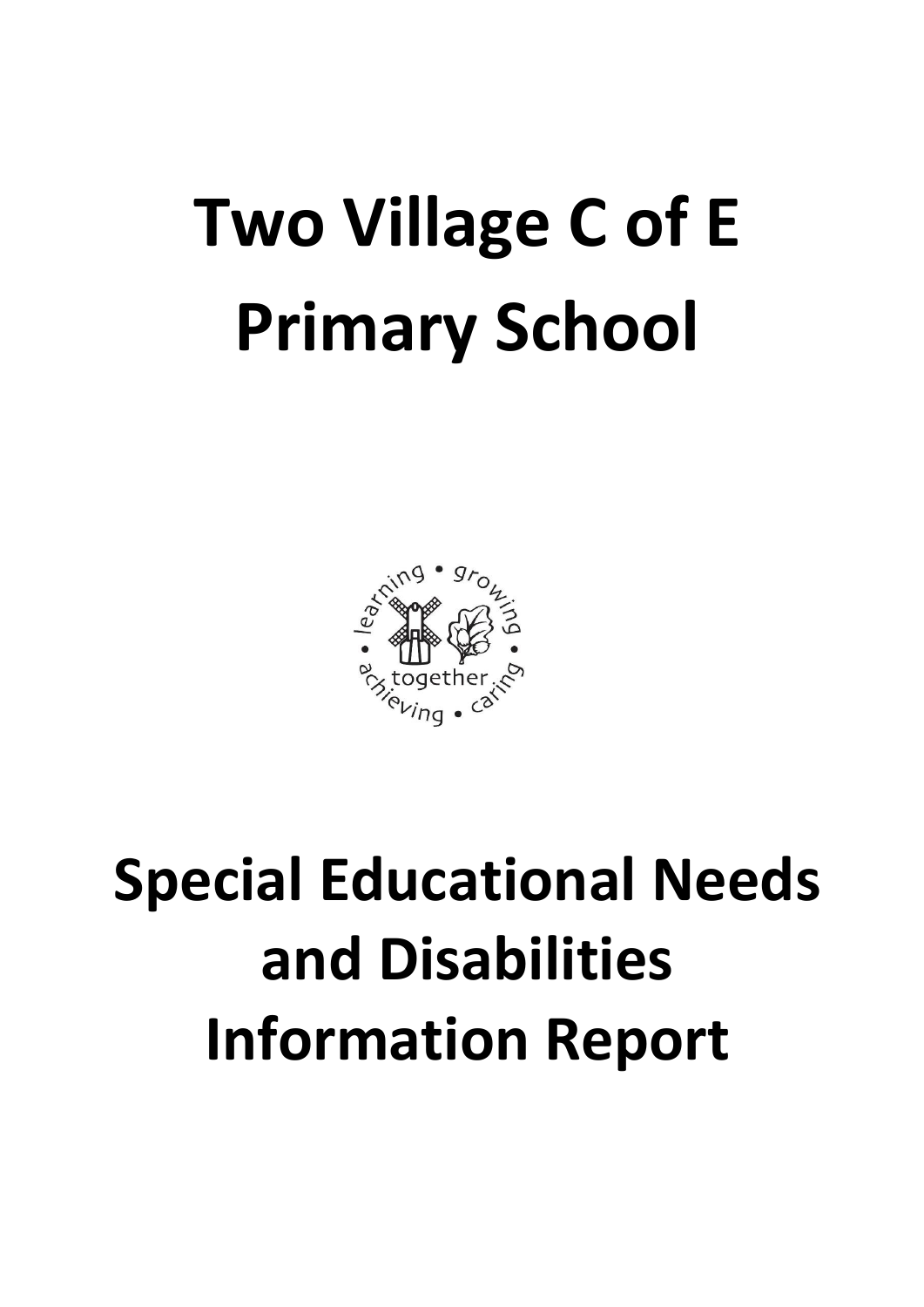# **Two Village C of E Primary Ethos and Overview**

Two Village Church of England VC Primary School is a one form entry school. The school currently has 178 pupils aged 4 -11.

Visions and Values, for our whole school community:

#### Our motto is,

# **Learning, Growing, Caring** and **Achieving**

#### most importantly, we do this **Together**

We are an inclusive school and strive to support all children to enable them to make the best possible progress and achieve well. To accomplish these aims, we offer a broad and balanced curriculum with high quality teaching for all pupils. We provide effective support for children with special educational needs and disabilities, starting from our first contacts with parents and carers when a child enters our school. We make sure that additional needs are identified early and we offer a range of provision according to identified needs. We work with a range of other professionals to make sure that all children receive the support they need to do well at school.

There are other documents on our website [\(www.twovillage.essex.sch.uk\)](http://www.twovillage.essex.sch.uk/) that you will find of interest.

## **Identifying children's additional needs**

We work hard to include parents in their child's education. We believe that home and school need to work together in partnership and are happy to answer any questions or concerns. We welcome the involvement of parents in all aspects of school life.

#### **How will the school know if a child has an additional need and how will it be addressed?**

- o Liaison with pre-school/previous school
- o Child performing below age expected levels
- o Concerns raised by Parent
- o Concerns raised by the child
- o Concerns raised by the teacher
- o Liaison with external agencies
- o Health diagnosis through paediatrician

#### **How will I raise concerns if I need to?**

- o Talk to us firstly contact your child's class teacher or our SENDCo.
- $\circ$  We pride ourselves on building positive relationships with parents. We are open and honest with parents and hope that they are able to be open and honest with us.

#### **How will school support my child?**

#### **What different kinds of support are available to children with SEND?**

- o Curriculum adaptations/differentiation
- o Support for behaviour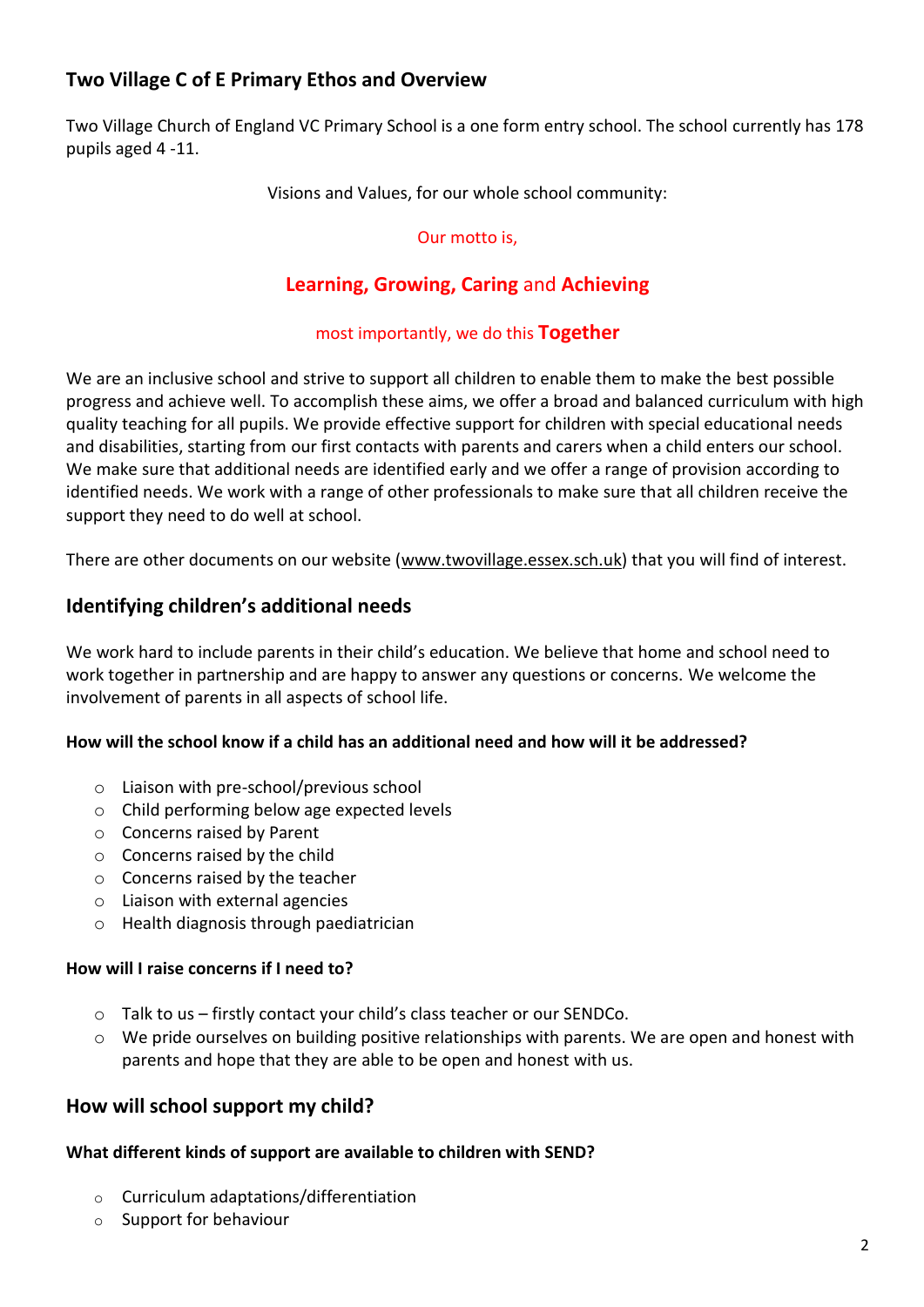- o Support for health needs
- o Grouping of pupils to provide support
- o Specific individual support
- o Research based intervention programmes
- o Response to specialist outside agencies, including social care were necessary

#### **Who will oversee, plan, work with my child and how often?**

- $\circ$  Our SENDCo oversees all support and progress of any child requiring additional support across the school.
- o The class teacher will oversee, plan and work with each child with SEND in their class to ensure that progress in every area is made.
- o The delivery of the provision for children with learning difficulties can take place in the normal classroom setting and is the responsibility of the class teacher. Planning includes differentiated learning for children identified as having special needs.
- o There may be a Teaching Assistant (TA) working with your child either individually or as part of a group; if this is seen as necessary by the class teacher. The regularity of these sessions will be explained to parents when the support begins.

#### **Who will explain this to me?**

- $\circ$  The class teacher will meet with you half termly to discuss your child's needs, support and progress.
- o For further information the SENDCo is available to discuss support in more detail.

#### **How are the Governors involved and what are their responsibilities?**

- $\circ$  The SENDCo reports to the Governors every term to inform them about the progress of children with SEND; this report does not refer to individual children and confidentiality is maintained at all times.
- $\circ$  One of the Governors is responsible for SEND and meets regularly with the SENDCo. They also report to the Governors to keep them informed.
- o The Governors agree priorities for spending within the SEND budget with the overall aim that all children receive the support they need in order to make progress.

#### **How will the curriculum be matched to my child's needs?**

- $\circ$  All work within class is pitched at an appropriate level so that all children are able to access learning according to their specific needs. Typically this might mean that in a lesson there would be three different levels of work set for the class, however on occasions this can be individually differentiated.
- o The benefit of this type of differentiation is that all children can access a lesson and learn at their level.

# **How will I know how my child is doing and how will you help me to support my child's learning?**

#### **What opportunities will there be for me to discuss my child's progress?**

o We offer an open door policy where you are welcome to make an appointment after school to meet with the class teacher or, at any time on Thursdays and Fridays, to meet with the SENDCo to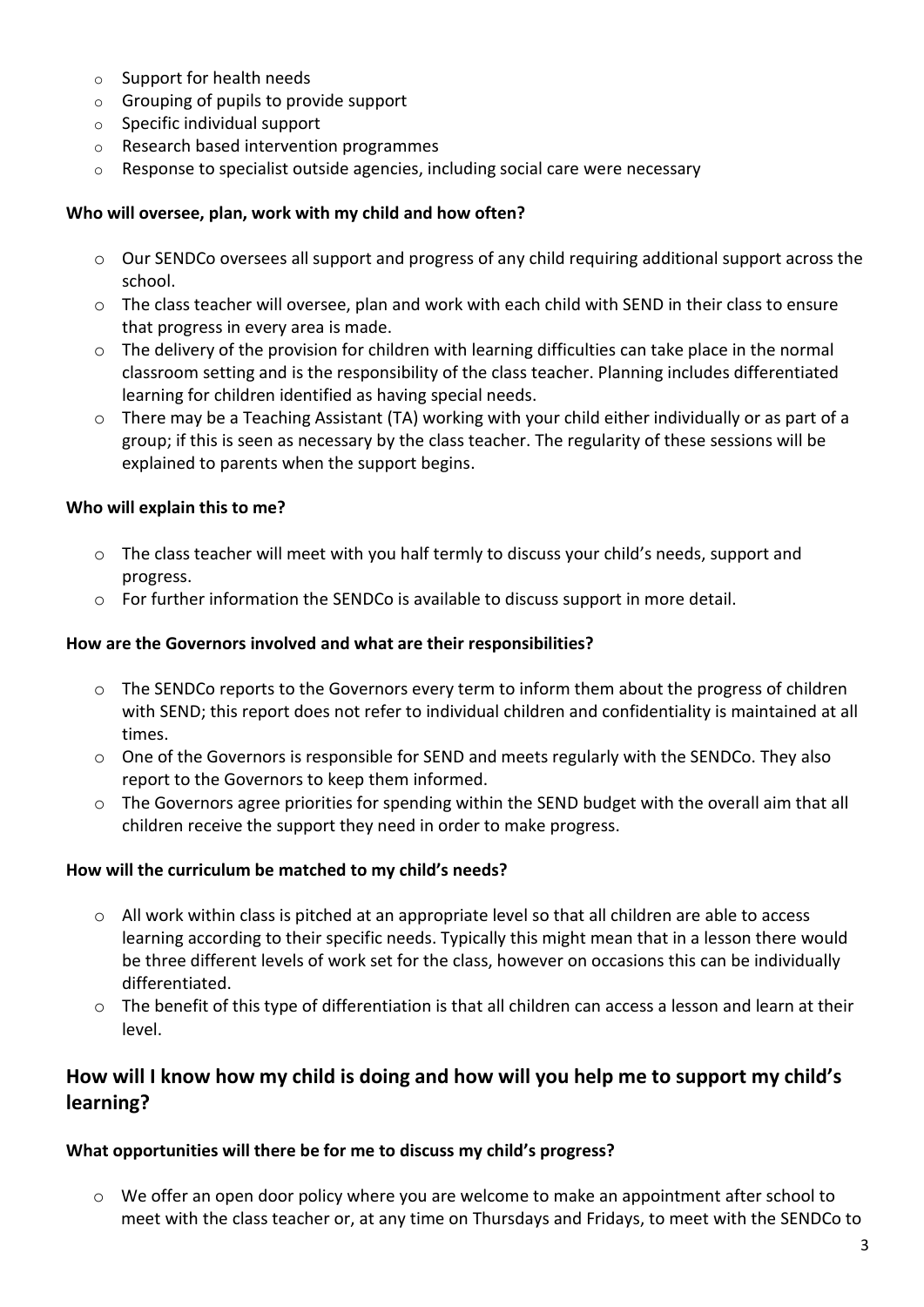discuss how your child is getting on. We can offer advice and practical ways that you can help your child at home.

- o We believe that your child's education should be a partnership between parents and teachers, therefore we aim to keep communication channels open and communicate regularly, especially if your child has complex needs.
- o If your child is on the SEND register, their additional learning needs will be identified and provided for on a Provision Map. A One Plan will then be written using a person-centred approach, involving you and your child.
- $\circ$  If your child has complex SEND they may have a Statement of SEN or an Education, Health and Care Plan, which means that a formal meeting will take place to discuss your child's progress and a report will be written.

#### **How does the school know how well my child is doing?**

- o As a school we measure children's progress in learning against national expectations and age related expectations.
- $\circ$  The class teacher continually assesses each child and notes areas where they are improving and where further support is needed. As a school, we track children's progress from entry in Reception through to Year 6, using a variety of different methods including National Curriculum standards and reading and spelling ages.
- o In order to assess and review children's progress towards outcomes, we use: intervention records, pupil views, parent views, pupil progress meetings, observations, formal assessments and teacher reports.
- o Further information is available in the SEN Policy.

# **What support will there be for my child's overall wellbeing?**

#### **What is the pastoral, medical and social support available in the school?**

- $\circ$  We are an inclusive school; we welcome and celebrate diversity. All staff believe that children having high self-esteem is crucial to a child's well-being. We have a caring, understanding team looking after our children.
- o If your child has additional medical needs a member of the school office staff will arrange a meeting with parents and all other relevant professionals. If necessary, at this meeting a 'Health Care Plan' will be completed.
- o The class teacher has overall responsibility for the pastoral, medical and social care of every child in their class, therefore this would be the parents' first point of contact. If further support is required, the class teacher liaises with the SENDCo for further advice and support. This may involve working alongside the school Learning Mentor, or outside agencies such as Health and Social Services, and/or the Social, Emotional and Mental Health Specialist Teacher Team.

#### **How does the school manage the administration of medicines?**

- o The school are happy to administer medicines on the school site.
- o Parents need to contact the school office if medication is recommended by Health Professionals to be taken during the school day.
- o On a day to day basis school staff oversee the administration of any medicines.
- o As a staff we have regular training and updates of conditions and medication affecting individual children so that all staff are able to manage medical situations.
- $\circ$  Occasionally a child may visit outside clinics in order to access specialised support. Permission is granted if access to this support will benefit the child in a school setting.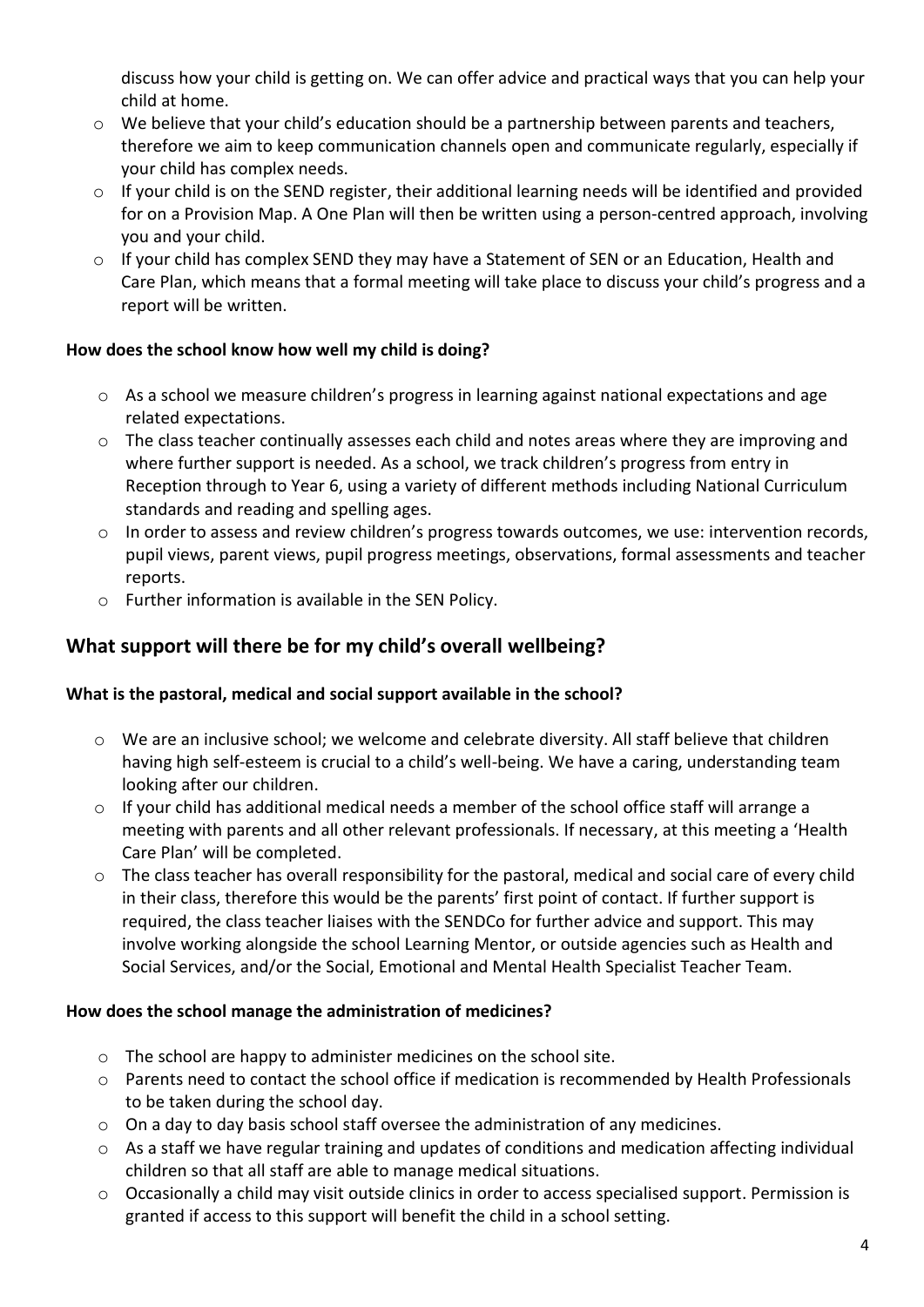#### **What support is there for behaviour, avoiding exclusion and increasing attendance?**

- o As a school we have a positive approach to all types of behaviour with a clear reward system that is followed by all staff and pupils.
- o If a child has behavioural difficulties an Individual Behaviour Management Plan (IBMP) is written alongside the child, parents and the Social, Emotional and Mental Health Specialist Teacher Team to identify the specific issues, put relevant support in place and set targets.
- $\circ$  After any behaviour incident we expect the child to reflect on their behaviour with an adult. This helps to identify why the incident happened and what the child needs to do differently next time to change and improve their behaviour.
- o Attendance of every child is monitored on a daily basis by the Administrative Staff. Lateness and absences are recorded and reported to the Headteacher. Good attendance is actively encouraged throughout the school and is rewarded.

#### **How will my child be able to contribute their views?**

- $\circ$  As a school we value and celebrate each child being able to express their views on all aspects of school life. This is usually carried out through the School Council which has an open forum for any issues or viewpoints to be raised.
- o Children identified as having SEN will have their own person centred 'One Plan' which will contain their likes, dislikes, what they enjoy, what they are good at and what they struggle with.
- $\circ$  If your child has a Statement of SEN or Education, Health and Care Plan their views will be sought before any review meetings.

#### **What specialist services and expertise are available at or accessed by the school?**

- o Mrs Massey, our SENDCo, works part time and we are fortunate enough to have two additional members of the Senior Leadership Team - Mrs Bennett and Miss Thompson, who are all fully qualified SENDCos. The SENDCo has regular meetings with senior staff, teachers, teaching assistants, families and outside professionals about the provision of the school. She also regularly attends SEND cluster meetings, training and conferences to remain informed about latest practices and policies.
- $\circ$  As a school we have a range of programmes that we can implement to address both social, emotional and academic needs. We also have a dedicated Learning Mentor, Mrs Gibb, who can work with children on a 1:1 basis or in a small group.
- o As a school we work closely with external agencies that we feel are relevant to individual children's needs within our school including: - The Specialist Teacher Team; Health including – GPs, school nurse, paediatricians, speech & language therapists; occupational therapists; social services and educational psychologists.

#### **How will my child be included in activities outside the classroom, including school trips?**

- o All children are included in all parts of the school curriculum and we aim for all children to be included on school trips. We will provide the necessary support to ensure that this is successful.
- $\circ$  A risk assessment is carried out prior to any off site activity to ensure everyone's health & safety will not be compromised. In the unlikely event that it is considered unsafe for a child to take part in an activity, then alternative activities which will cover the same curriculum areas will be provided in school.
- $\circ$  Pupils with SEND are encouraged to participate in all school activities. For example, they are allocated responsibilities around the school on an equal basis and may join the School Council. Access to after school clubs is provided.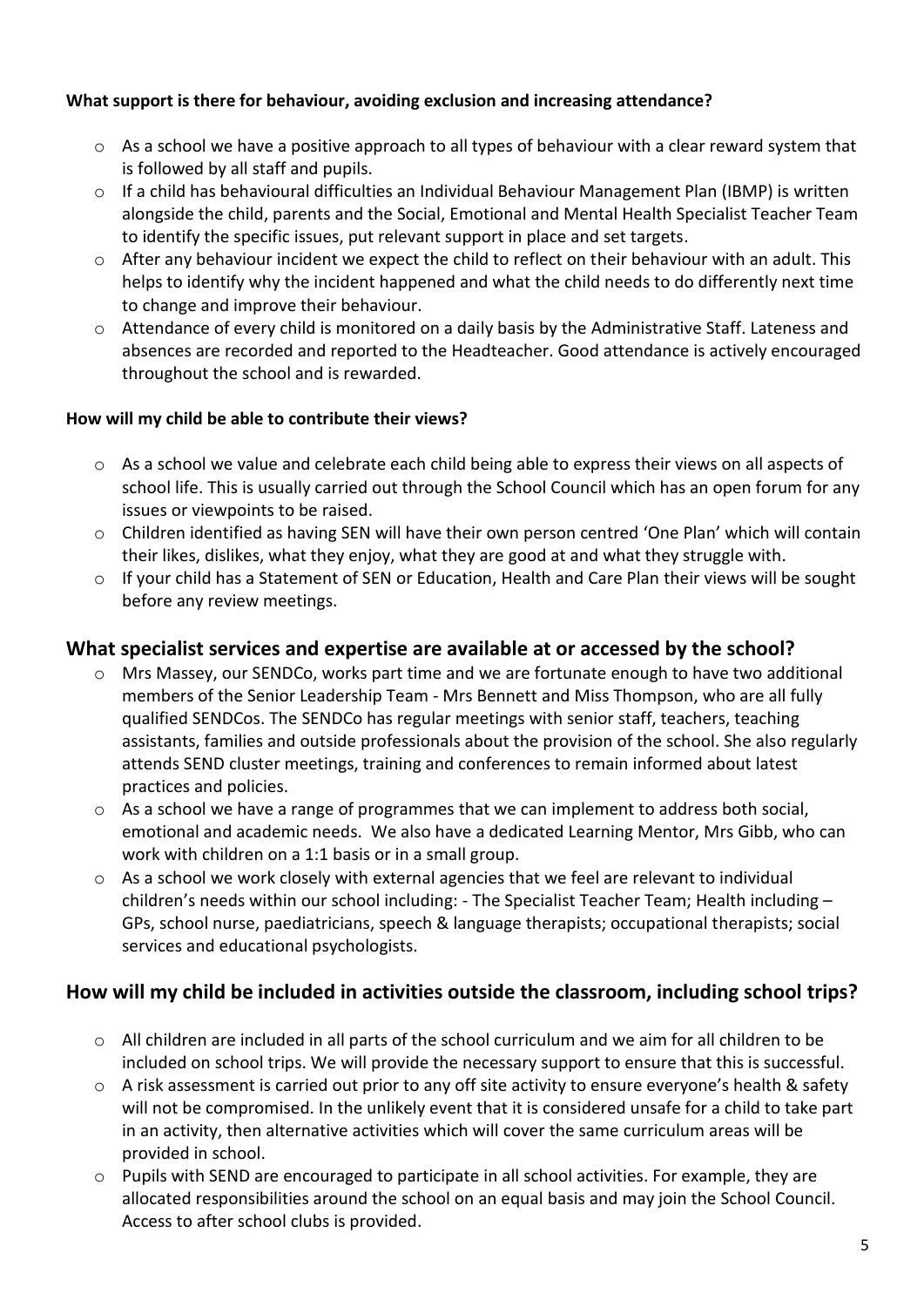# **How accessible is the school environment?**

- o The school site is wheelchair accessible with three disabled toilets, large enough to accommodate changing. Two of these toilets have a shower.
- $\circ$  The school is all on one level, with no steps leading into the building or rooms.
- o There are two disabled parking bays within the staff car park and one in the neighbouring nursery car park.
- o Corridors within the school are wide and many rooms have double doors.
- o We liaise with EMAS (Ethnic minority Achievement Service) who assist us in supporting our families with English as an additional language.

# **How will the school prepare and support my child when joining the school and transferring to a new school?**

- o We encourage all new children to visit the school prior to starting. For children with SEND we would encourage further visits to assist with the acclimatisation of the new surroundings. We would also visit them in their current school.
- o We write social stories with children if transition is potentially going to be difficult.
- o When children are preparing to leave us for a new school, typically to go to Secondary education, we arrange additional visits to aid transition.
- $\circ$  We liaise closely with Staff when receiving and transferring children to different schools, ensuring all relevant paperwork is passed on and all needs are discussed and understood.
- $\circ$  If your child has complex needs then a review will be used as a transition meeting during which we will invite staff from both schools to attend.
- o Towards the end of each academic year, pupils spend time in their new classrooms with their new teachers for two days to aid transition to the next stage of their school journey.

# **How are the school's resources allocated and matched to children's SEN needs?**

- o We ensure that all children who have Special Educational Needs have their needs met to the best of the school's ability with the funds available.
- o We have a team of teaching assistants who are partly funded from the SEN budget and deliver programmes designed to meet groups of children's needs.
- o The budget is allocated on a needs basis. The children who have the most complex needs are given the most support, often involving a high needs TA.

#### **How is the decision made about what type and how much support my child will receive?**

- $\circ$  The class teacher, alongside the SENDCo, will discuss the child's needs and what support would be appropriate.
- o Different children will require different levels of support in order to bridge the gap to achieve age expected levels.
- o Support will be arranged through on-going discussions with parents.

#### **How do we know if it has had an impact?**

- $\circ$  By reviewing children's targets on One Plans and ensuring they are being met.
- o The child is making progress academically against national/age expected standards and the gap is narrowing – they are catching up to their peers or expected age levels.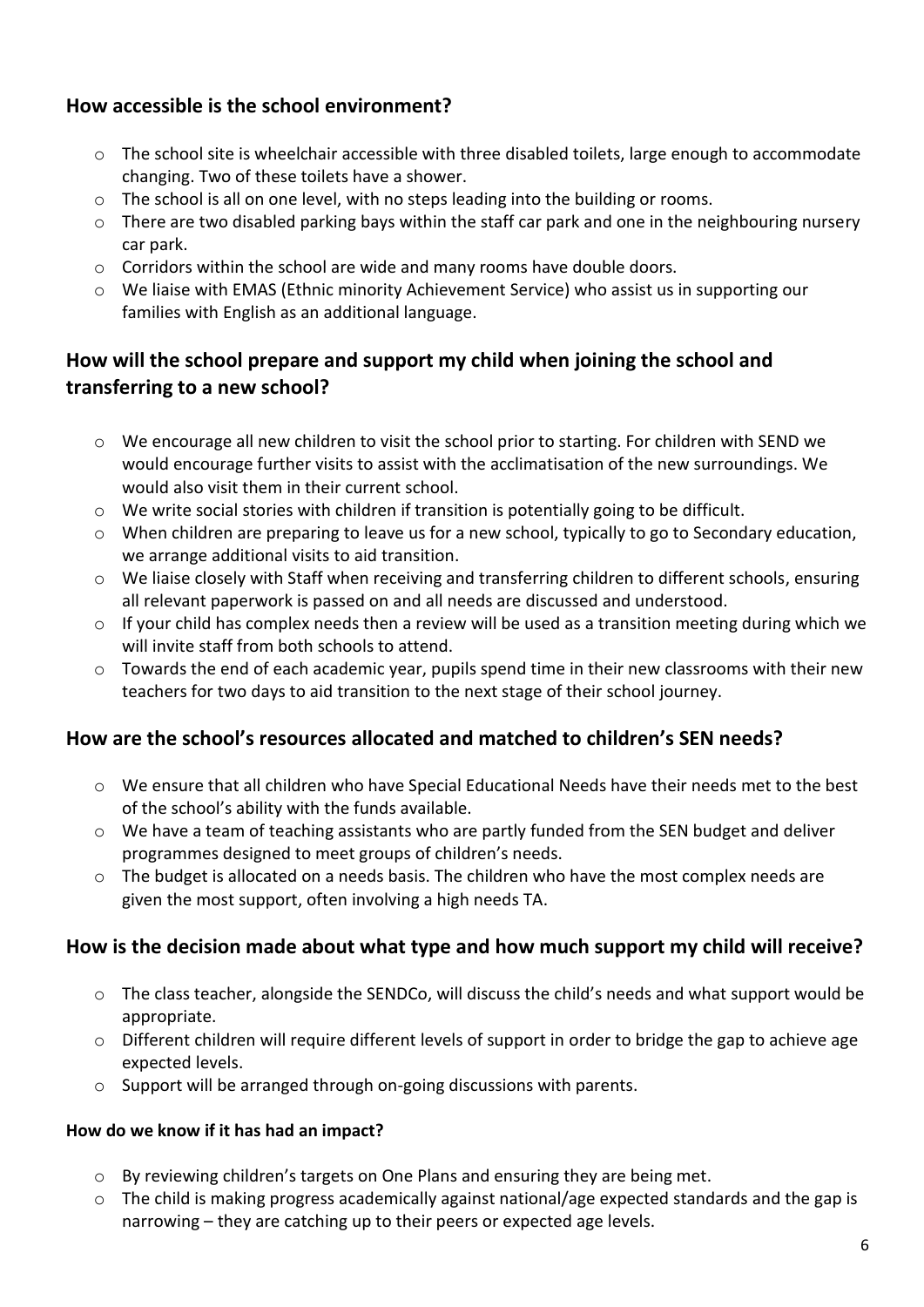- o Verbal feedback from the teacher, parent and pupil.
- o Children may be removed from the SEN register when they have 'caught up' or made sufficient progress.

# **Contacts at the school**

- o First point of contact would be your child's class teacher.
- o You could also arrange to meet Mrs Massey our SENDCo.

#### 01255 880268 (t)

#### 01255 886325 (f)

[schooloffice@twovillage.essex.sch.uk](mailto:schooloffice@twovillage.essex.sch.uk)

# **Support and training for school staff**

#### **How are school staff trained and supported to work with children with SEND?**

- o We identify training needs for teachers and support staff and organise training opportunities to meet these needs. Our SENDCo, organises SEND training, calling on the services of specialist providers where necessary. We access specialist training from other providers.
- Training received this year includes: Include Me In training for pupils with high needs; The Role of the Teaching Assistant (delivered by a Specialist Teacher), Autism ALP Group; Step On Train the Trainer course; Talk Boost training; In Charge of ADHD training and SENCo Cluster meetings.

# **Support and training for parents/carers**

#### **What support and training within the school is available to parents and carers?**

- o Coffee mornings for parents of SEN are held regularly.
- o Parent information sessions are held on how we teach English, how we teach maths, how we teach phonics and preparing for KS2 SATs.
- o Support is provided for some families from Bespoke Practitioners, a service that we buy into as a school.

# **Further information for families and practitioners**

- o SENCAN 03000031866 Essex County Council SEND service.
- o Autism Anglia 01206 577678 Confidential support, a listening ear, practical advice to families affected with autism.
- o Cruse Bereavement 08444779400 Support after the death of someone close.
- o Extra 01255 475001 Free parenting workshops and courses for families. Plus help, support and advice.
- o Families in Focus 01245 353575 Independent parent led registered charity providing holistic support to families of children with disabilities and special needs (0-19 years old) across Essex, who require advice, information and support, particularly at times of change, challenge and crisis.